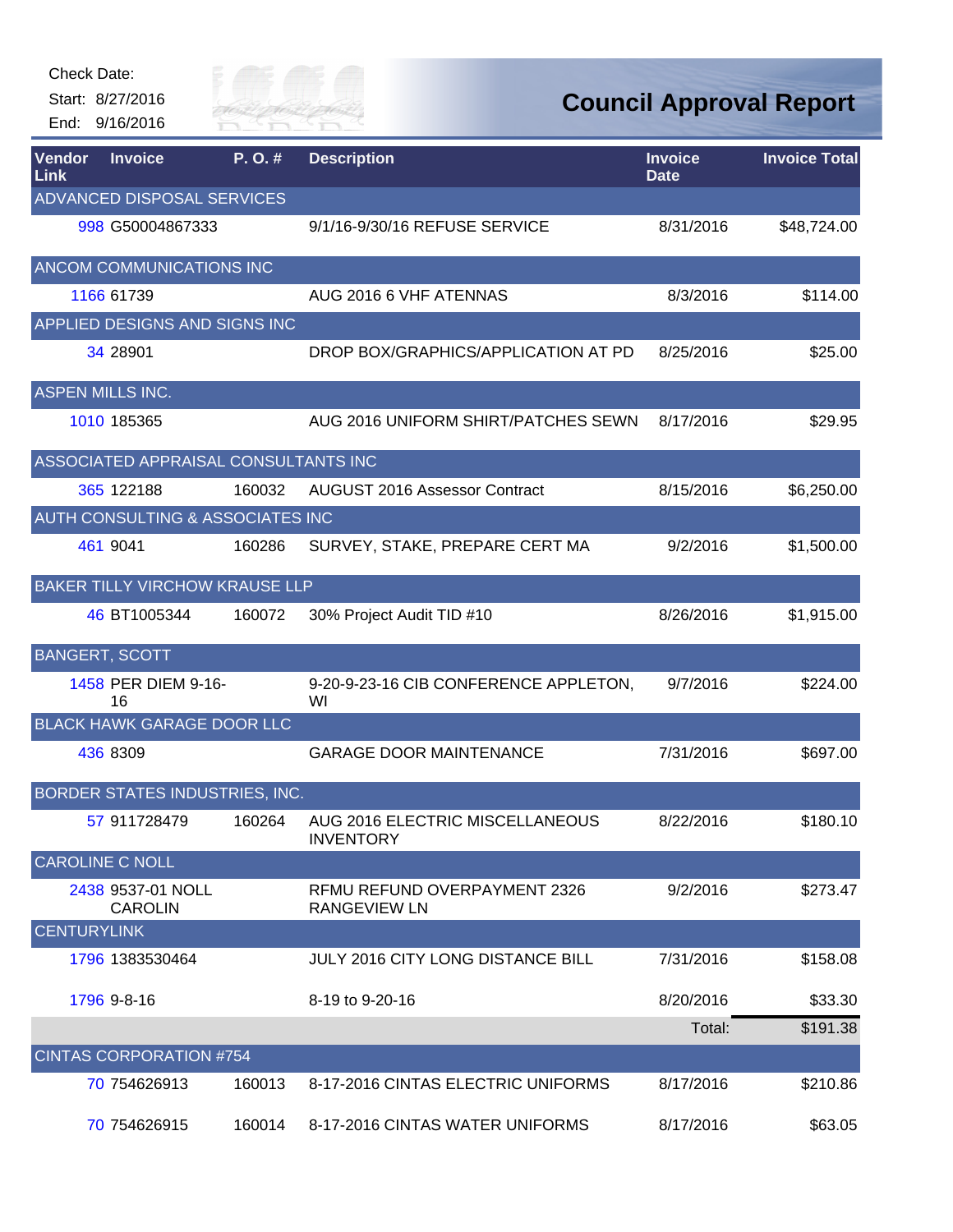| <b>Check Date:</b><br>Start: 8/27/2016<br>End: 9/16/2016 |                                      |        | ER FAI                                                       |                               | <b>Council Approval Report</b> |
|----------------------------------------------------------|--------------------------------------|--------|--------------------------------------------------------------|-------------------------------|--------------------------------|
| <b>Vendor</b><br>Link                                    | <b>Invoice</b>                       | P.O.#  | <b>Description</b>                                           | <b>Invoice</b><br><b>Date</b> | <b>Invoice Total</b>           |
|                                                          | 70 754626916                         | 160015 | 8-17-162016 CINTAS WWTP UNIFORMS                             | 8/17/2016                     | \$36.20                        |
|                                                          | 70 754626914                         | 160020 | 8-17-2016 CINTAS PW UNIFORMS                                 | 8/17/2016                     | \$189.82                       |
|                                                          | 70 754629458                         | 160013 | 8-24-162016 CINTAS ELECTRIC UNIFORMS                         | 8/24/2016                     | \$210.86                       |
|                                                          | 70 754629460                         | 160014 | 8-24-16 CINTAS WATER UNIFORMS                                | 8/24/2016                     | \$63.05                        |
|                                                          | 70 754629461                         | 160015 | 8-24-2016 CINTAS WWTP UNIFORMS                               | 8/24/2016                     | \$36.20                        |
|                                                          | 70 754629459                         | 160020 | 8-24-2016 CINTAS PW UNIFORMS                                 | 8/24/2016                     | \$189.82                       |
|                                                          | 70 754631952                         | 160020 | 08/31/2016 CINTAS PW UNIFORMS                                | 8/31/2016                     | \$189.82                       |
|                                                          | 70 754631951                         | 160013 | 08/31/2016 CINTAS ELECTRIC UNIFORMS                          | 8/31/2016                     | \$212.39                       |
|                                                          | 70 754631953                         | 160014 | 08/31/16 CINTAS WATER UNIFORMS                               | 8/31/2016                     | \$63.05                        |
|                                                          | 70 754631954                         | 160015 | 08/31/2016 CINTAS WWTP UNIFORMS                              | 8/31/2016                     | \$36.20                        |
|                                                          |                                      |        |                                                              | Total:                        | \$1,501.32                     |
|                                                          | <b>CISCO DISTRIBUTING LLC</b>        |        |                                                              |                               |                                |
|                                                          | 2343 7184290                         | 160199 | AUG 2016CHAPMAN DR. STERLING. PONDS<br><b>CORPORATE PARK</b> | 8/18/2016                     | \$48,426.00                    |
| <b>CITY OF PRESCOTT</b>                                  |                                      |        |                                                              |                               |                                |
|                                                          | 1675 8/31/16                         |        | 5/31/16-08/30/16 WATER PRESCOTT AMB<br><b>BUILDING</b>       | 8/31/2016                     | \$173.64                       |
|                                                          | COUNTY-WIDE EXTINGUISHER SERVICE INC |        |                                                              |                               |                                |
|                                                          | 854 10719                            | 160267 | 2016 Annual Fire Extinguisher Maint                          | 7/17/2016                     | \$2,618.75                     |
|                                                          | CRESCENT ELECTRIC SUPPLY CO          |        |                                                              |                               |                                |
|                                                          | 80 S502448859.00 160257<br>1         |        | <b>INVENTORY MATERIALS</b>                                   | 8/16/2016                     | \$2,050.00                     |
| <b>CROES, NATHAN</b>                                     |                                      |        |                                                              |                               |                                |
|                                                          | 1057 PER DIEM 9-9-<br>16             |        | PER DIEM FOR 9-12-9-15-16 FORESTRY<br><b>CONF MADISON WI</b> | 8/26/2016                     | \$137.50                       |
|                                                          | <b>CUDD LAWN &amp; SNOW SERVICES</b> |        |                                                              |                               |                                |
| 2388 1083                                                |                                      |        | LAWN MOWING JULY/AUG 2016                                    | 8/25/2016                     | \$450.00                       |
|                                                          | DARRELL'S SEPTIC SERVICE INC         |        |                                                              |                               |                                |
|                                                          | 85 23809                             | 160081 | AUGUST 2016 porta potty rental                               | 8/31/2016                     | \$545.00                       |
|                                                          | DAVID E WILKENS INC                  |        |                                                              |                               |                                |
|                                                          | 160 116917                           |        | CHE CAV TOWING 374 SOUTH                                     | 7/15/2016                     | \$100.00                       |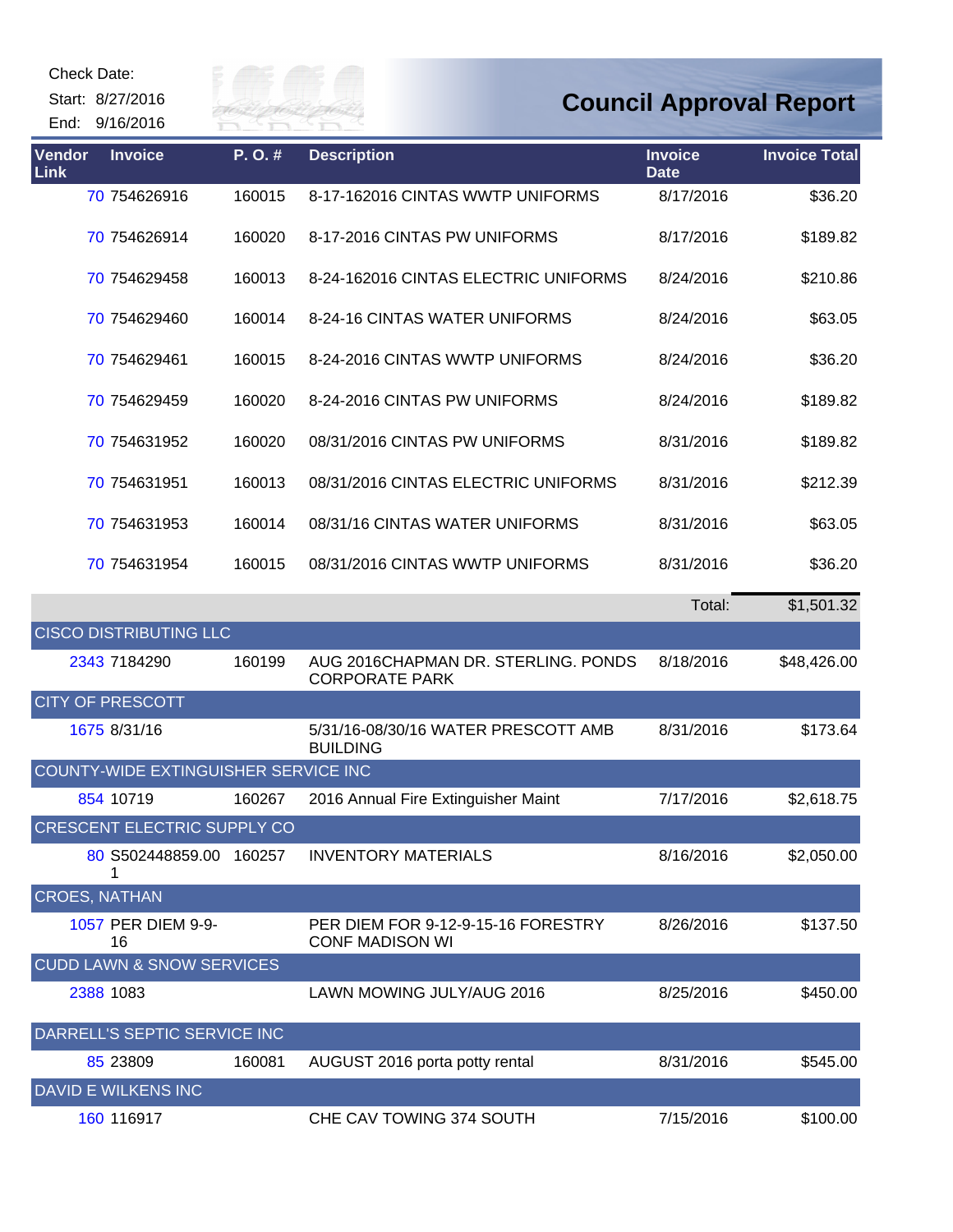| <b>Check Date:</b><br>Start: 8/27/2016<br>End: 9/16/2016 | City of<br>River Fai |                                                            |                               | <b>Council Approval Report</b> |
|----------------------------------------------------------|----------------------|------------------------------------------------------------|-------------------------------|--------------------------------|
| Vendor<br><b>Invoice</b><br>Link                         | P.O.#                | <b>Description</b>                                         | <b>Invoice</b><br><b>Date</b> | <b>Invoice Total</b>           |
| 160 116919                                               |                      | 7-16-16 CHE IMP TOWING 347 W JOHNSON<br><b>ST</b>          | 7/16/2016                     | \$100.00                       |
| 160 114098                                               |                      | 05 FORD CROWN TOWING WALGREENS                             | 7/21/2016                     | \$100.00                       |
| 160 115699                                               |                      | OLDS ALERO INTERSECTION TOWING                             | 7/27/2016                     | \$100.00                       |
| 160 116822                                               |                      | FORD CROWN MAIN ST TOWING                                  | 7/30/2016                     | \$100.00                       |
|                                                          |                      |                                                            | Total:                        | \$500.00                       |
| DELTA MANAGEMENT ASSOCIATES INC                          |                      |                                                            |                               |                                |
| 1943 000000023242                                        |                      | PPE 8/28/16                                                | 9/2/2016                      | \$185.37                       |
| <b>DODGE GLASS INC</b>                                   |                      |                                                            |                               |                                |
| 426 27531                                                |                      | PRESCOTT AMBULANCE WINDOW REAPAIR                          | 8/26/2016                     | \$269.25                       |
| <b>DSPS</b>                                              |                      |                                                            |                               |                                |
| 2081 415460                                              |                      | PD ELEVATOR STATE OF WI REGISTRATION<br>2016               | 8/23/2016                     | \$50.00                        |
| 2081 415284                                              |                      | CITY HALL ELEVATOR STATE OF WI<br><b>REGISTRATION 2016</b> | 8/23/2016                     | \$50.00                        |
|                                                          |                      |                                                            | Total:                        | \$100.00                       |
| <b>EBSCO</b>                                             |                      |                                                            |                               |                                |
| 853 4020                                                 |                      | THROUGH SEPT 2017 PUBLISHER<br>SUBSCRIPTION RENEWALS       | 8/9/2016                      | \$7,043.91                     |
| <b>EFTPS</b>                                             |                      |                                                            |                               |                                |
| 7 000000023240                                           |                      | PPE 8/28/16                                                | 9/2/2016                      | \$66,367.34                    |
| <b>ELSTER SOLUTIONS CORP</b>                             |                      |                                                            |                               |                                |
| 1536 90000069428                                         | 160221               | 2016 ELECTRIC METERS PROGRAMMING                           | 7/25/2016                     | \$480.00                       |
| 1536 9000070278                                          | 160180               | AUG 2016 ELECTRIC METERS<br><b>COMMERCIAL</b>              | 9/7/2016                      | \$7,368.00                     |
|                                                          |                      |                                                            | Total:                        | \$7,848.00                     |
| <b>ENERGIS HIGH VOLTAGE RESOURCES INC</b>                |                      |                                                            |                               |                                |
| 101 25666                                                | 160116               | 5-12 to 6-6-16 North Sub Station LTC<br>Maintenance        | 9/1/2016                      | \$5,377.04                     |
| EO JOHNSON CO INC                                        |                      |                                                            |                               |                                |
| 98 100314735                                             |                      | 8-25 to 9-24-16 BASE CHARGE PD CANON                       | 8/6/2016                      | \$105.00                       |
| 98 CNIN868957                                            |                      | 9-17 to 12-16-16 BASE CHARGE RICOH<br><b>COPIER</b>        | 8/30/2016                     | \$170.00                       |
|                                                          |                      |                                                            | Total:                        | \$275.00                       |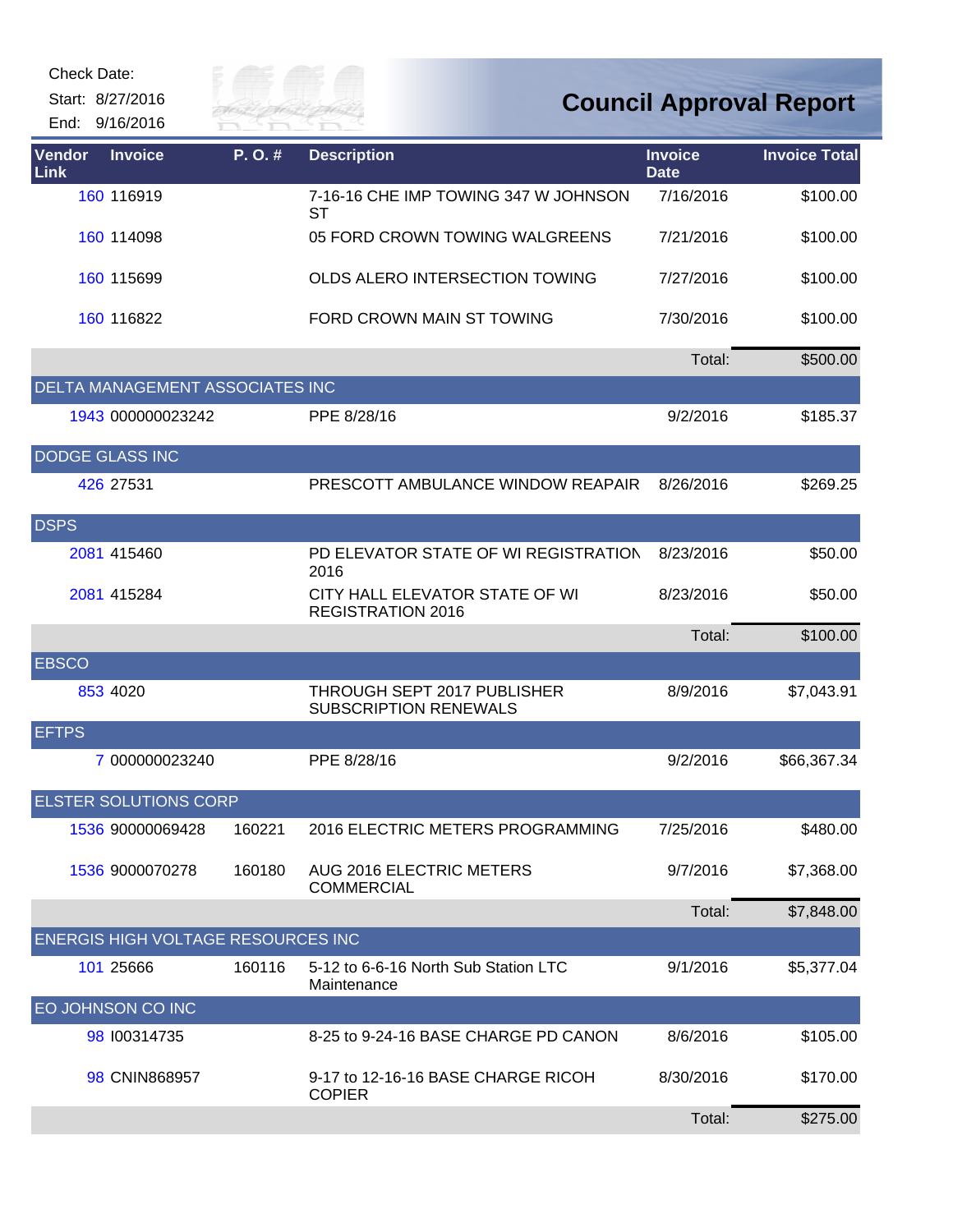| Check Date:                  |                                      |           |                                                            |                               |                                |
|------------------------------|--------------------------------------|-----------|------------------------------------------------------------|-------------------------------|--------------------------------|
|                              | Start: 8/27/2016<br>End: 9/16/2016   | US OF FIL | VER FAI                                                    |                               | <b>Council Approval Report</b> |
| <b>Vendor</b><br><b>Link</b> | <b>Invoice</b>                       | P.O.#     | <b>Description</b>                                         | <b>Invoice</b><br><b>Date</b> | <b>Invoice Total</b>           |
|                              | <b>EVEREST EMERGENCY VEHICL</b>      |           |                                                            |                               |                                |
|                              | 739 E00102                           | 160272    | 2005 FORD E450 AMBULANCE CHASS                             | 8/31/2016                     | \$42,962.00                    |
|                              | <b>EXPRESS PERSONNEL SERVICES</b>    |           |                                                            |                               |                                |
|                              | 109 17674009-0                       | 160137    | 2016 SEASONAL SUMMER LABOR                                 | 8/10/2016                     | \$1,469.49                     |
|                              | 109 17674010-8                       | 160137    | 2016 SEASONAL SUMMER LABOR                                 | 8/10/2016                     | \$1,830.48                     |
|                              | 109 17674011-6                       | 160137    | 2016 SEASONAL SUMMER LABOR                                 | 8/10/2016                     | \$604.44                       |
|                              | 109 1703311-5                        | 160137    | 2016 SEASONAL SUMMER LABOR                                 | 8/16/2016                     | \$638.02                       |
|                              | 109 17703312-3                       | 160137    | 2016 SEASONAL SUMMER LABOR                                 | 8/16/2016                     | \$642.40                       |
|                              | 109 17703309-09                      | 160137    | 2016 SEASONAL SUMMER LABOR                                 | 8/16/2016                     | \$2,184.16                     |
|                              | 109 17703310-7                       | 160137    | 2016 SEASONAL SUMMER LABOR                                 | 8/16/2016                     | \$1,314.00                     |
|                              | 109 17737839-5                       | 160137    | 8/21 47 HOURS seasonal labor summer 2016                   | 8/24/2016                     | \$789.13                       |
|                              | 109 17737837-9                       | 160137    | 8/21 78 HOURS seasonal labor summer 2016                   | 8/24/2016                     | \$1,252.68                     |
|                              | 109 17737838-7                       | 160137    | 8/21 80 hours seasonal labor summer 2016                   | 8/24/2016                     | \$1,314.00                     |
|                              | 109 17764240-2                       | 160137    | AUG SEASONAL SUMMER LABOR 2016                             | 8/30/2016                     | \$602.25                       |
|                              | 109 17764241-0                       | 160137    | AUG SEASONAL SUMMER LABOR 2016                             | 8/30/2016                     | \$513.92                       |
|                              | 109 17764242-8                       | 160137    | AUG SEASONAL SUMMER LABOR 2016                             | 8/30/2016                     | \$671.60                       |
|                              |                                      |           |                                                            | Total:                        | \$13,826.57                    |
|                              | <b>FBG SERVICE CORPORATION</b>       |           |                                                            |                               |                                |
|                              | 364 7787703                          | 160068    | <b>AUGUST 2016 Cleaning Contract Allocat</b>               | 8/31/2016                     | \$4,529.79                     |
|                              | FIRST NATIONAL BANK - RF SECTION 125 |           |                                                            |                               |                                |
|                              | 6 000000023239                       |           | PPE 8/28/16                                                | 9/2/2016                      | \$3,392.56                     |
|                              | FORUM COMMUNICATION CO               |           |                                                            |                               |                                |
|                              | 234 1757439 AUG<br>2016              |           | ADVERTISEMENTS RF JOURNAL / HUDSON<br><b>STAR OBSERVER</b> | 8/31/2016                     | \$2,371.92                     |
|                              | <b>FREDRICH, ELLEN</b>               |           |                                                            |                               |                                |
|                              | 1952 9-2-16 PER<br><b>DIEM WPPI</b>  |           | 9-6 to 9-8-16 WPPI TRAINING SUN PRAIRIE<br>WI              | 8/9/2016                      | \$117.50                       |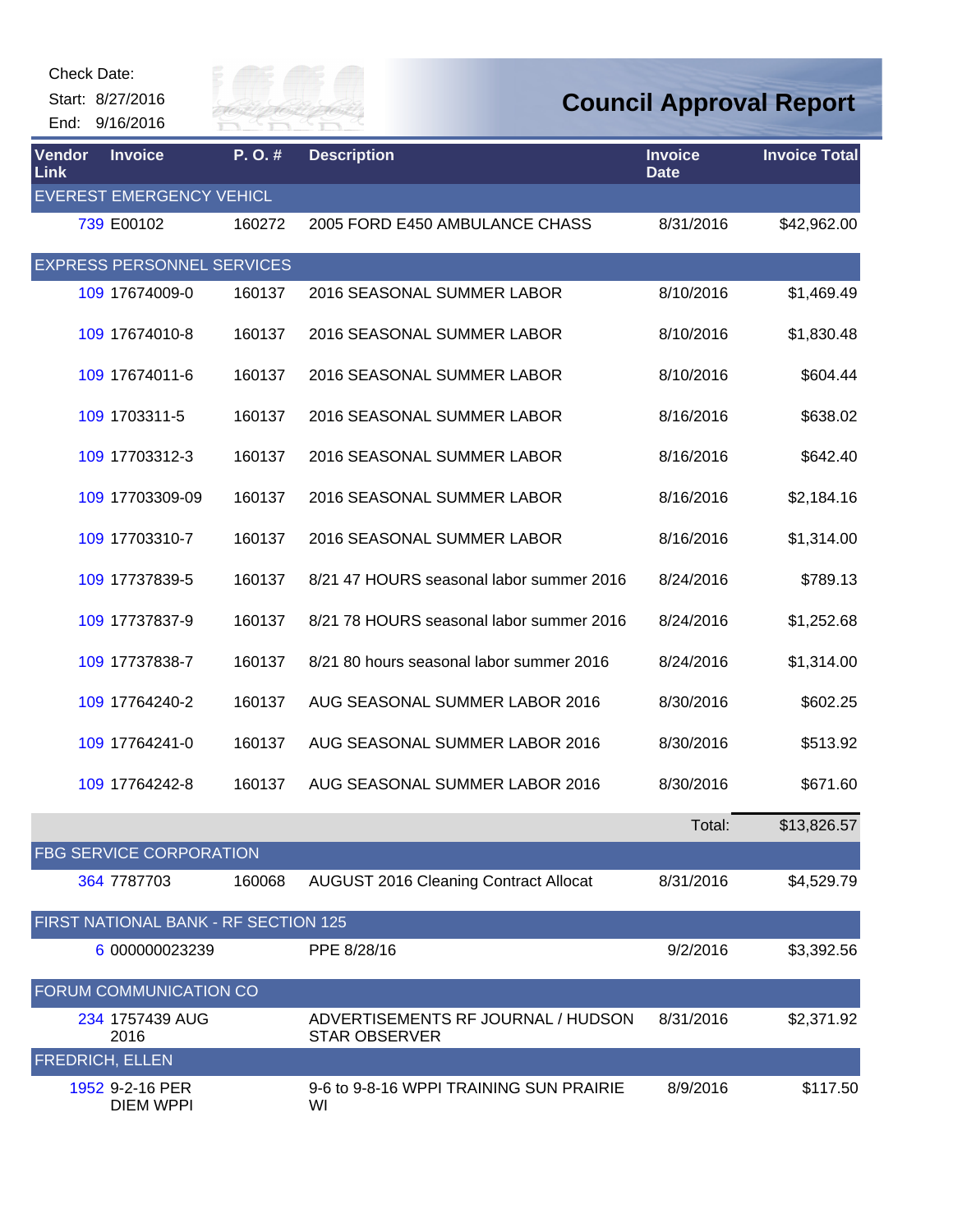| <b>Check Date:</b>           |                                        |            |                                            |                               |                                |
|------------------------------|----------------------------------------|------------|--------------------------------------------|-------------------------------|--------------------------------|
|                              | Start: 8/27/2016                       | Filly of T |                                            |                               | <b>Council Approval Report</b> |
|                              | End: 9/16/2016                         | RIVER FAI  |                                            |                               |                                |
| <b>Vendor</b><br><b>Link</b> | <b>Invoice</b>                         | P.O.#      | <b>Description</b>                         | <b>Invoice</b><br><b>Date</b> | <b>Invoice Total</b>           |
|                              | <b>GENERAL ENGINEERING COMPANY</b>     |            |                                            |                               |                                |
|                              | 1277 2016-3                            | 160251     | 2016-3 Cross Connection Control Inspection | 8/30/2016                     | \$6,000.00                     |
|                              | <b>GENERAL SPRINKLER CORPORATION</b>   |            |                                            |                               |                                |
|                              | 1147 23332                             | 160268     | 2016 Fire Sprinkler System Maintenance     | 8/16/2016                     | \$1,365.52                     |
| <b>GERTEN'S</b>              |                                        |            |                                            |                               |                                |
|                              | 1700 Q18330/1                          |            | AUG 2016 PLANTS FOR LANDSCAPING            | 8/10/2016                     | \$418.70                       |
|                              | <b>GREENER GRASS SYSTEMS INC</b>       |            |                                            |                               |                                |
|                              | 1759 588343                            |            | LIQUID LAWN TREATMENT #4 LIBRARY           | 8/22/2016                     | \$200.00                       |
|                              | <b>HAMMOND POLICE DEPT</b>             |            |                                            |                               |                                |
|                              | 2441 AUG BOND C<br><b>BECHEL</b>       |            | BOND PAYMENT C BECHEL RF#2016-1434         | 8/21/2016                     | \$98.80                        |
|                              | <b>HEALTH PARTNERS</b>                 |            |                                            |                               |                                |
|                              | 356 SEPT 2016<br>67415045              |            | SEPT 2016 HEALTH & DENTAL                  | 8/10/2016                     | \$147,275.48                   |
|                              | HUEBSCH LAUNDRY COMPANY                |            |                                            |                               |                                |
|                              | 146 3707722                            |            | AUG 2016 PW LINENS/BRUSHMATS               | 8/3/2016                      | \$34.53                        |
|                              | 146 3711465                            |            | AUG 2016 RF LIBRARY BRUSHMATS LINENS       | 8/10/2016                     | \$69.87                        |
|                              | 146 3715144                            |            | PW LINENS/BRUSHMATS                        | 8/17/2016                     | \$35.15                        |
|                              | 146 3715153                            |            | AUG 2016 CITY HALL BRUSHMATS               | 8/17/2016                     | \$37.23                        |
|                              | 146 3715131                            |            | AUG 2016 PD BRUSHMATS/LINENS               | 8/17/2016                     | \$55.34                        |
|                              | 146 3722733                            |            | AUG 2016 PW BRUSHMATS/LINENS               | 8/31/2016                     | \$40.25                        |
|                              |                                        |            |                                            | Total:                        | \$272.37                       |
|                              | HUMANE SOCIETY OF GOODHUE              |            |                                            |                               |                                |
|                              | 737 541                                |            | 6-27-16 FOUND ANIMAL                       | 7/29/2016                     | \$65.00                        |
|                              | INDUSTRIAL HEALTH SERVICES NETWORK INC |            |                                            |                               |                                |
|                              | 948 108292                             |            | RANDOM TESTING G KOEHLER K THILL           | 6/30/2016                     | \$50.00                        |
| <b>INFOSEND INC</b>          |                                        |            |                                            |                               |                                |
|                              | 150 109454                             | 160050     | JULY 2016 Monthly Billing Inserts          | 8/9/2016                      | \$678.72                       |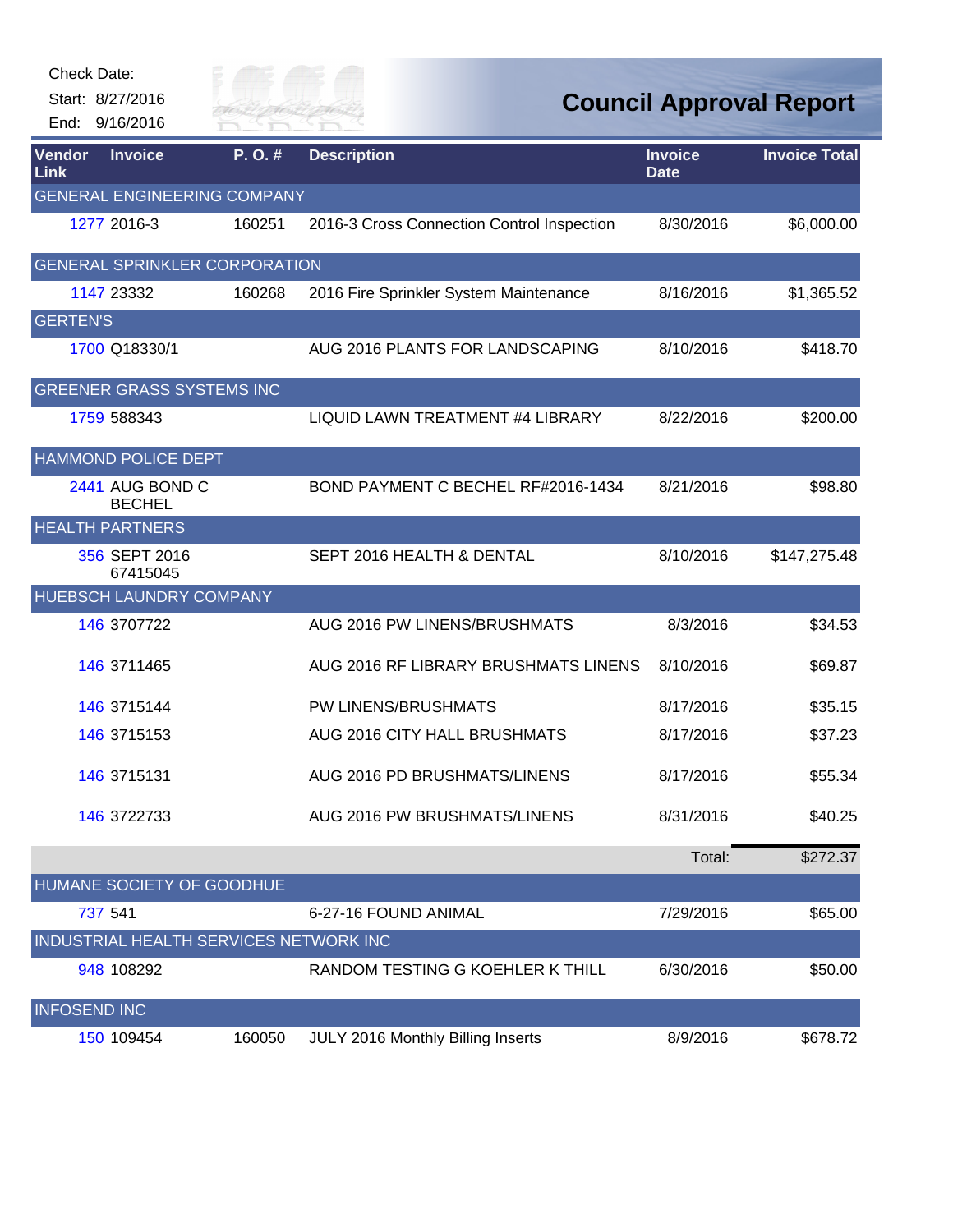| Check Date:                  |                                            |                     |                                                              |                                |                      |
|------------------------------|--------------------------------------------|---------------------|--------------------------------------------------------------|--------------------------------|----------------------|
|                              | Start: 8/27/2016<br>End: 9/16/2016         | ily of<br>River Fai |                                                              | <b>Council Approval Report</b> |                      |
| <b>Vendor</b><br><b>Link</b> | <b>Invoice</b>                             | P.O.#               | <b>Description</b>                                           | <b>Invoice</b><br><b>Date</b>  | <b>Invoice Total</b> |
|                              |                                            |                     | INTERNATIONAL CITY MGMT ASSOC RETIREMENT CORP                |                                |                      |
|                              | 1 000000023234                             |                     | PPE 8/28/16                                                  | 9/2/2016                       | \$14,556.18          |
|                              | 1 000000023235                             |                     | PPE 8/28/16                                                  | 9/2/2016                       | \$455.00             |
|                              |                                            |                     |                                                              | Total:                         | \$15,011.18          |
| <b>J&amp;J GIS LLC</b>       |                                            |                     |                                                              |                                |                      |
|                              | 651 AUGUST 2016<br>GIS                     | 160021              | AUGUST 2016 GIS SERVICES                                     | 9/6/2016                       | \$1,485.00           |
|                              | JH LARSON ELECTRICAL COMPANY               |                     |                                                              |                                |                      |
|                              | 159 S101232791.00<br>1                     |                     | JUNE 2016 LIGHT FIXTURE                                      | 6/23/2016                      | \$222.37             |
|                              | 159 S101232791.00<br>3                     |                     | <b>CREDIT FOR RTNRD FIXTURE WARRANTY</b><br>S101232791.001   | 7/5/2016                       | $-$222.37$           |
|                              | 159 S101274060.00<br>1                     |                     | PW RAINTIGHT HINGE FOR EXTERIOR<br><b>WATER FILL STATION</b> | 8/10/2016                      | \$247.20             |
|                              | 159 S101271677.00<br>1                     |                     | AUG 2016 FLOOD LIGHT REPAIRS                                 | 8/18/2016                      | \$363.98             |
|                              |                                            |                     |                                                              | Total:                         | \$611.18             |
|                              | JOHNSON, MELINDA                           |                     |                                                              |                                |                      |
|                              | 1266 PER DIEM 9-9-<br>16                   |                     | PER DIEM MUNI CRT CLRK EDU PRGRM<br>STEVENS POINT, WI        | 8/31/2016                      | \$121.50             |
|                              | <b>KENNETT, MATTHEW</b>                    |                     |                                                              |                                |                      |
|                              | 482 PER DIEM 9-16-<br>16                   |                     | 9-20-9-23-16 CIB CONFERENCE APPLETON,<br>WI                  | 9/7/2016                       | \$224.00             |
|                              | KINNICROIX & RIVER FALLS VETERINERY CLINIC |                     |                                                              |                                |                      |
|                              | 437 10555                                  |                     | EUTHANASIA/CREMATION FEES                                    | 8/9/2016                       | \$29.98              |
| <b>KWIK TRIP</b>             |                                            |                     |                                                              |                                |                      |
|                              | 172 AUGUST 2016<br><b>FUEL</b>             |                     | AUGUST 2016 CITY FUEL STATEMENT                              | 9/2/2016                       | \$9,859.75           |
|                              | <b>LEAGUE OF MINNESOTA CITIES</b>          |                     |                                                              |                                |                      |
|                              | 660 238000                                 |                     | SENIOR PLANNER JOB AD 7/19-8/14                              | 8/15/2016                      | \$278.55             |
|                              | LEE RECREATION LLC                         |                     |                                                              |                                |                      |
|                              | 1984 10828-16                              |                     | AUG 2016 INFANT SWING SEAT                                   | 8/22/2016                      | \$122.00             |
| <b>LIBERTY MUTUAL</b>        |                                            |                     |                                                              |                                |                      |
|                              | 357 5-26-2016<br><b>OVRPYMNT</b>           |                     | OVERPAYMENT OF INSURANCE CLAIM<br><b>INTEREST 2014</b>       | 5/26/2016                      | \$638.43             |
|                              | 357 12340951                               |                     | SEPT 2016 INSURANCE PREM PAYMENT 1<br>OF <sub>6</sub>        | 8/4/2016                       | \$89,472.00          |
|                              | 357 12344610                               |                     | POLICY ANNUAL PREMIUM 2016 BOILER<br><b>MACHINERY</b>        | 8/9/2016                       | \$13,617.00          |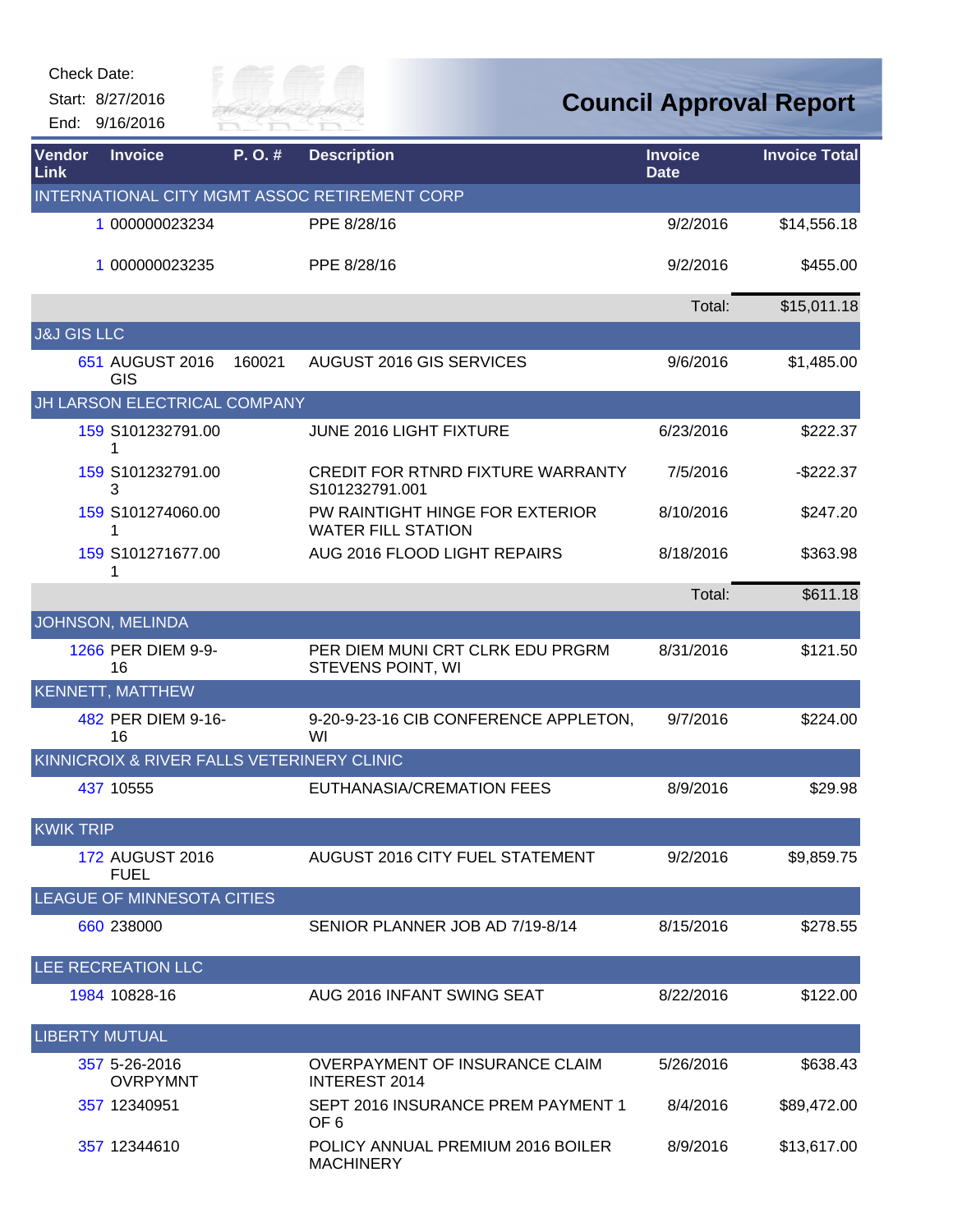Check Date:

Start: 8/27/2016 End: 9/16/2016



## **Council Approval Report**

| Vendor<br>Link | <b>Invoice</b>                      | P.O.#  | <b>Description</b>                                          | <b>Invoice</b><br><b>Date</b> | <b>Invoice Total</b> |
|----------------|-------------------------------------|--------|-------------------------------------------------------------|-------------------------------|----------------------|
|                | 357 9-1-16<br>NSTLMNT 2of7          |        | LIBERTY INSURANCE PREMIUM<br><b>INSTALLMENT 2 OF 7</b>      | 8/18/2016                     | \$40,092.00          |
|                |                                     |        |                                                             | Total:                        | \$143,819.43         |
|                | <b>LOFFLER COMPANIES INC</b>        |        |                                                             |                               |                      |
|                | 182 310952577                       |        | 8-5 to 9-5-16 KONICA BASE / 7-5 to 8-5-16<br><b>OVERAGE</b> | 8/11/2016                     | \$152.54             |
|                | 182 311946594                       |        | 8/21-9/21 BASE LEASE                                        | 8/26/2016                     | \$238.15             |
|                | 182 19298547                        |        | SEPT 2016 FD KONICA PRINTER BASE<br><b>CHARGE</b>           | 8/29/2016                     | \$216.00             |
|                | 182 1928549                         |        | CITY HALL KONICA COPIES 5-9 to 8-8-16                       | 8/29/2016                     | \$1,644.46           |
|                | 182 1928548                         |        | SEPT 2016 COURT KONICA PRINTER BASE<br><b>CHARGES</b>       | 8/29/2016                     | \$135.00             |
|                | 182 2314987                         |        | 9-5 to 12-4-16 BASE RATE FOR QUARTER 4                      | 9/1/2016                      | \$65.34              |
|                |                                     |        |                                                             | Total:                        | \$2,451.49           |
| LUCERO, BUDDY  |                                     |        |                                                             |                               |                      |
|                | 861 PER DIEM 9-16-<br>16            |        | 9-21 to 9-23-16 APA CONFERENCE<br><b>APPLETON WI</b>        | 8/24/2016                     | \$128.00             |
|                | <b>MAILROOM FINANCE CO</b>          |        |                                                             |                               |                      |
|                | 845 8/18/16                         |        | MONTHLY POSTAGE                                             | 8/18/2016                     | \$1,000.00           |
|                | METERING & TECHNOLOGY SOLUTIONS     |        |                                                             |                               |                      |
|                | 451 7049                            | 160241 | AUG 2016 2" compound meter and strainer                     | 8/17/2016                     | \$2,657.19           |
|                | <b>MICHAEL STIFTER</b>              |        |                                                             |                               |                      |
|                | 2475 AUG 2016                       |        | PW EXPO MINNEAPOLIS 8/28-8/30                               | 8/28/2016                     | \$28.00              |
|                | <b>MICHELLE J LEININGER</b>         |        |                                                             |                               |                      |
|                | 2476 TRAVEL<br><b>RMBRS 9-16-16</b> |        | TRAVEL REIMBURSEMENT FOR JOB<br><b>APPLICATION</b>          | 9/8/2016                      | \$855.54             |
|                | <b>MSDSONLINE, INC</b>              |        |                                                             |                               |                      |
|                | 2390 144351                         | 160255 | 9-14-16 to 9-13-17 MSDS Online Subscription                 | 7/13/2016                     | \$2,080.00           |
|                |                                     |        | MUNICIPAL ELECTRIC UTILITIES OF WISCONSIN INC               |                               |                      |
|                | 188 15325                           | 160106 | 2ND QTR(3-1 to 6-30-16) MEUW Regional<br>Safety Mgmnt       | 4/11/2016                     | \$9,450.00           |
|                | MY RECEPTIONIST INC                 |        |                                                             |                               |                      |
|                | 192 S022030824                      | 160121 | AUGUST 2016 EST AFTER HOURS PHONE<br><b>SER</b>             | 8/24/2016                     | \$262.73             |
|                | NORTHERN STATES POWER COMPANY WI    |        |                                                             |                               |                      |
|                | 344 512840606                       |        | 7-16 to 8-13-16 AMB UTILITIES PRESCOTT<br><b>BLDG</b>       | 8/15/2016                     | \$255.47             |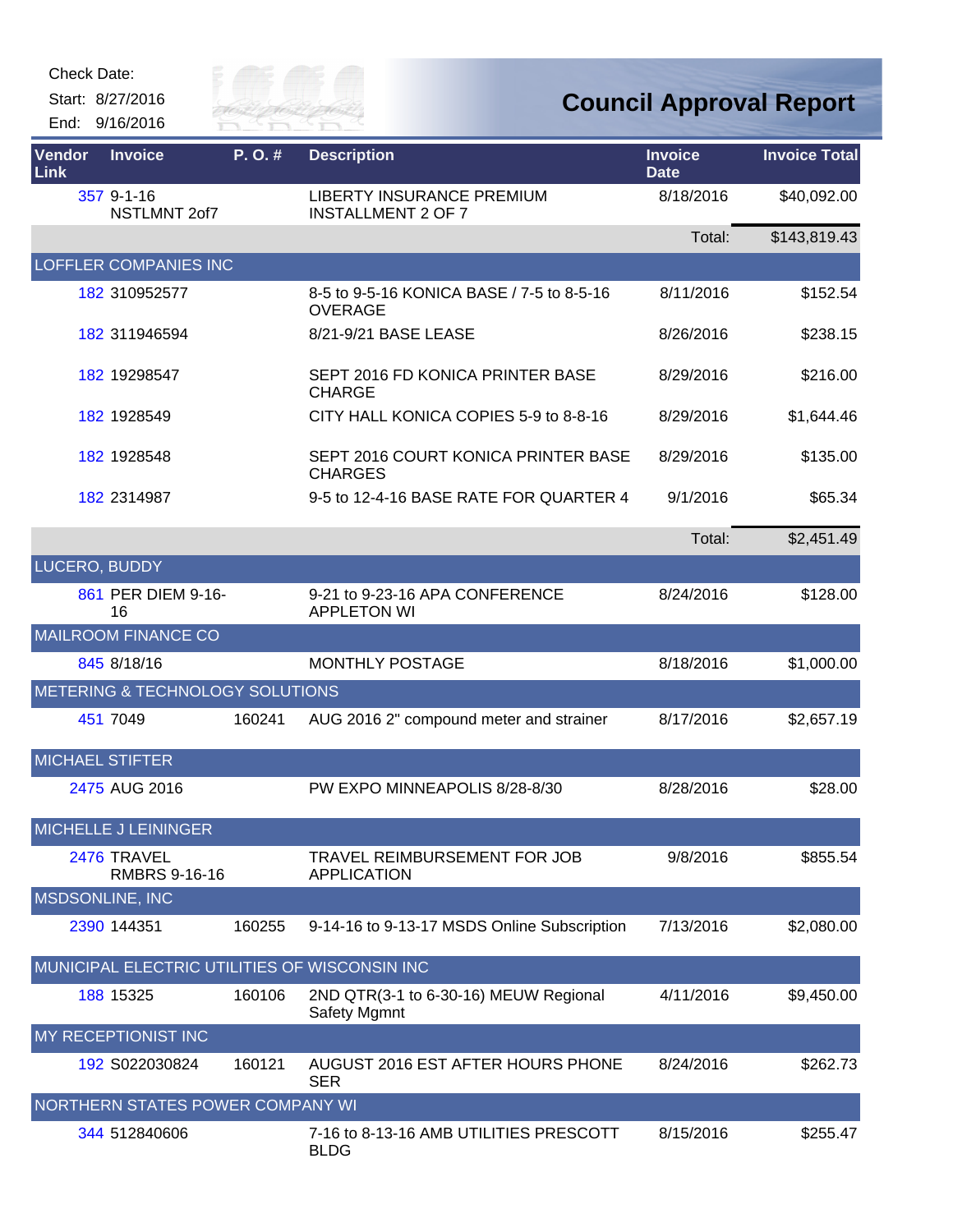| Check Date:         | Start: 8/27/2016<br>End: 9/16/2016            | au or =<br>IVER FA |                                                  |                               | <b>Council Approval Report</b> |
|---------------------|-----------------------------------------------|--------------------|--------------------------------------------------|-------------------------------|--------------------------------|
| Vendor<br>Link      | <b>Invoice</b>                                | P.O.#              | <b>Description</b>                               | <b>Invoice</b><br><b>Date</b> | <b>Invoice Total</b>           |
|                     | OFFICE OF CHILD SUPPORT ENFORCEMENT           |                    |                                                  |                               |                                |
|                     | 2430 000000023243                             |                    | PPE 8/28/16 CASE # 262280018A                    | 9/2/2016                      | \$307.38                       |
|                     | OGDEN ENGINEERING COMPANY INC                 |                    |                                                  |                               |                                |
|                     | 203 8-20-16                                   | 160269             | 7-27 to 8-17-16 RADIO RD. SURVEYING              | 8/20/2016                     | \$2,984.35                     |
|                     | ONE TIME PAY VENDOR                           |                    |                                                  |                               |                                |
|                     | 9999 9187-04WHEAP<br><b>PAYMENT</b>           |                    | RFMU REFUND OVERPAYMENT 914 S MAIN<br>ST #108    | 5/31/2016                     | \$18.00                        |
|                     | 9999 8-3-16<br><b>CHIPPEWA</b><br><b>FALL</b> |                    | REFUND LOST LIBRARY MATERIALS                    | 8/3/2016                      | \$23.75                        |
|                     | 9999 S CODY 9249-2                            |                    | REFUND 9249-2 1835 BENNETT ST                    | 8/11/2016                     | \$33.58                        |
|                     | 9999 K KIVEL 9260-1                           |                    | REFUND 9260-1 1876 KRISTY ST                     | 8/11/2016                     | \$91.12                        |
|                     | 9999 J ARMITAGE                               |                    | REFUND 8914-3 357 GLENMEADOW ST                  | 8/11/2016                     | \$244.16                       |
|                     | 9999 K LANSING<br>9624-1                      |                    | REFUND 9624-1 1011 STATE STREET #15              | 8/11/2016                     | \$54.98                        |
|                     | 9999 J REISDORFER                             |                    | REFUND 8755-2 2084 GREENWOOD VALLEY<br><b>DR</b> | 8/11/2016                     | \$627.49                       |
|                     | 9999 BIKE GRANT 8-<br>2016                    |                    | AUG 2016 BIKE HELMET GRANT                       | 8/17/2016                     | \$500.00                       |
|                     | 9999 J BOWDEN                                 |                    | <b>REFUND LOST LIBRARY MATERIALS</b>             | 8/24/2016                     | \$10.96                        |
|                     | 9999 N KANNEL                                 |                    | REFUND LOST LIBRARY MATERIALS                    | 8/24/2016                     | \$7.99                         |
|                     | 9999 L DEXHEIMER                              |                    | REFUND LOST LIBRARY MATERIALS                    | 8/24/2016                     | \$19.93                        |
|                     | 9999 B MAHER 8/16                             |                    | REFUND LOST LIBRARY MATERIALS                    | 8/24/2016                     | \$13.94                        |
|                     | 9999 S BIRD                                   |                    | REFUND OVERPAY BUILD PERMIT#190-16               | 8/25/2016                     | \$182.00                       |
|                     | 9999 QUADION LLC                              |                    | <b>BUSINESS LIGHTING INCENTIVE</b>               | 8/26/2016                     | \$5,000.00                     |
|                     |                                               |                    |                                                  | Total:                        | \$6,827.90                     |
| <b>PANHIA XIONG</b> |                                               |                    |                                                  |                               |                                |
|                     | 2426 9-2-16 PER<br><b>DIEM WPPI</b>           |                    | 9-6 to 9-8-16 WPPI TRAINING SUN PRAIRIE<br>WI    | 8/9/2016                      | \$117.50                       |
|                     | <b>PAYMENT SERVICE NETWORK INC</b>            |                    |                                                  |                               |                                |
|                     | 206 136811                                    |                    | 8-1 to 8-31-16 PAYMENT PROCESSING                | 9/5/2016                      | \$740.65                       |
| <b>PAYPAL</b>       |                                               |                    |                                                  |                               |                                |
|                     | 452 SEPT 2016 FEE                             |                    | SEPTEMBER 2016 PAYPAL FEE                        | 9/6/2016                      | \$30.00                        |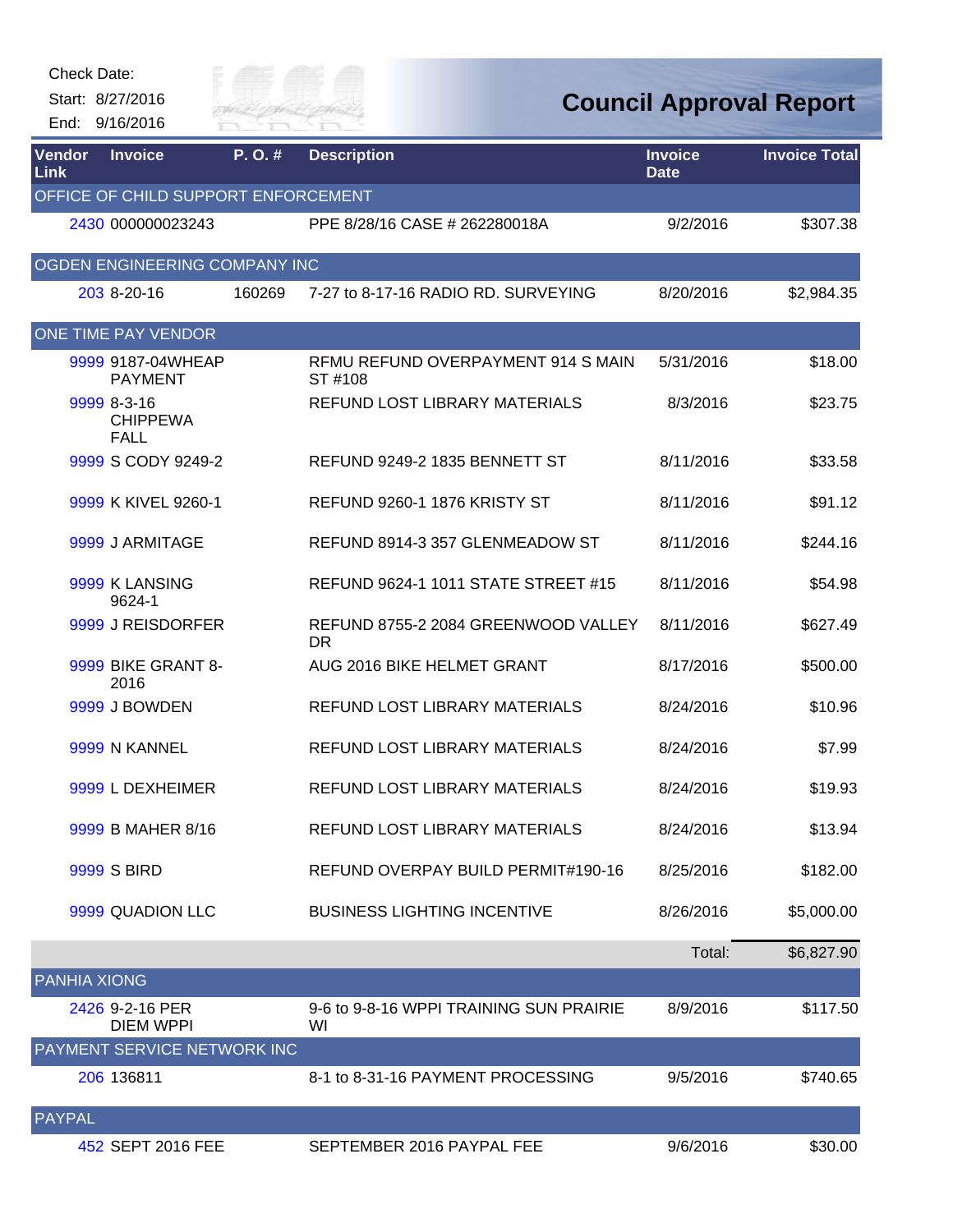| Check Date:        | Start: 8/27/2016<br>End: 9/16/2016      | City of<br>River Fai |                                                           |                               | <b>Council Approval Report</b> |
|--------------------|-----------------------------------------|----------------------|-----------------------------------------------------------|-------------------------------|--------------------------------|
| Vendor<br>Link     | <b>Invoice</b>                          | P.O.#                | <b>Description</b>                                        | <b>Invoice</b><br><b>Date</b> | <b>Invoice Total</b>           |
|                    | <b>PELION BENEFITS</b>                  |                      |                                                           |                               |                                |
|                    | 5 C MCKAHAN<br><b>RETIRE</b>            |                      | C MKAHAN RETIREMENT VAC/SICK PAYOUT                       | 8/17/2016                     | \$1,851.61                     |
|                    | 5 000000023238                          |                      | PPE 8/28/16                                               | 9/2/2016                      | \$1,120.56                     |
|                    |                                         |                      |                                                           | Total:                        | \$2,972.17                     |
|                    | PIERCE COUNTY FIRE OFFICERS ASSOCIATION |                      |                                                           |                               |                                |
|                    | 846 2016 DUES                           |                      | 2016 DUES FIRE OFFICERS ASSOCIATION                       | 8/31/2016                     | \$25.00                        |
|                    | PLUMMER CONCRETE & ASSOCIATES INC       |                      |                                                           |                               |                                |
|                    | 214 122691                              |                      | AUG 2016 CEDAR/GROVE ST CURB<br><b>REPLACEMENT</b>        | 8/10/2016                     | \$920.00                       |
|                    | POSEL, ELIZABETH                        |                      |                                                           |                               |                                |
|                    | 788 PER DIEM 9-9-<br>16                 |                      | EVIDENCE TECH SCHOOL CHIPPEWA<br>FALLS, WI                | 9/7/2016                      | \$170.00                       |
| <b>PRINT ART</b>   |                                         |                      |                                                           |                               |                                |
|                    | 1064 3781                               |                      | <b>RFMC BUSINESS CARD</b>                                 | 8/26/2016                     | \$80.00                        |
|                    | <b>RIVER FALLS AREA HOSPITAL</b>        |                      |                                                           |                               |                                |
|                    | 226 1310001202                          |                      | <b>MARCH 2016 MEDICATION SUPPLIES</b><br><b>PURCHASED</b> | 3/22/2016                     | \$1,091.61                     |
|                    | 226 1310001226                          |                      | JUNE 2016 MEDICATION SUPPLIES<br><b>PURCHASED</b>         | 6/16/2016                     | \$801.24                       |
|                    |                                         |                      |                                                           | Total:                        | \$1,892.85                     |
|                    | RIVER FALLS BASEBALL COUNCIL            |                      |                                                           |                               |                                |
|                    | 1496 6704                               |                      | GAME NIGHT SPONSORSHIP 8-5-16                             | 8/2/2016                      | \$250.00                       |
|                    | 1496 6706                               |                      | FOOD VOUCHERS FOR AUG 2016                                | 8/10/2016                     | \$148.00                       |
|                    |                                         |                      |                                                           | Total:                        | \$398.00                       |
|                    | RIVER FALLS CHAMBER OF COMMERCE INC     |                      |                                                           |                               |                                |
|                    | 225 14232                               |                      | <b>BUSINESS BREAKFAST KAREN</b><br><b>BERGSTROM</b>       | 8/16/2016                     | \$15.00                        |
|                    | 225 14277                               |                      | 7 CHAMBER CHECKS ORDERED FOR RFMU                         | 8/16/2016                     | \$418.00                       |
|                    | 225 14290                               |                      | <b>BUSINESS BREAKFAST SCOT SIMPSON</b>                    | 8/18/2016                     | \$15.00                        |
|                    | 225 2016 2ND QRT<br><b>ROOM TX</b>      |                      | 2ND QRT 2016 ROOM TAX                                     | 8/31/2016                     | \$22,118.16                    |
|                    |                                         |                      |                                                           | Total:                        | \$22,566.16                    |
| <b>RUNNING INC</b> |                                         |                      |                                                           |                               |                                |
|                    | 1573 15247                              | 160063               | 7-7 to 8-10-16 Taxi Management Services                   | 8/10/2016                     | \$14,934.30                    |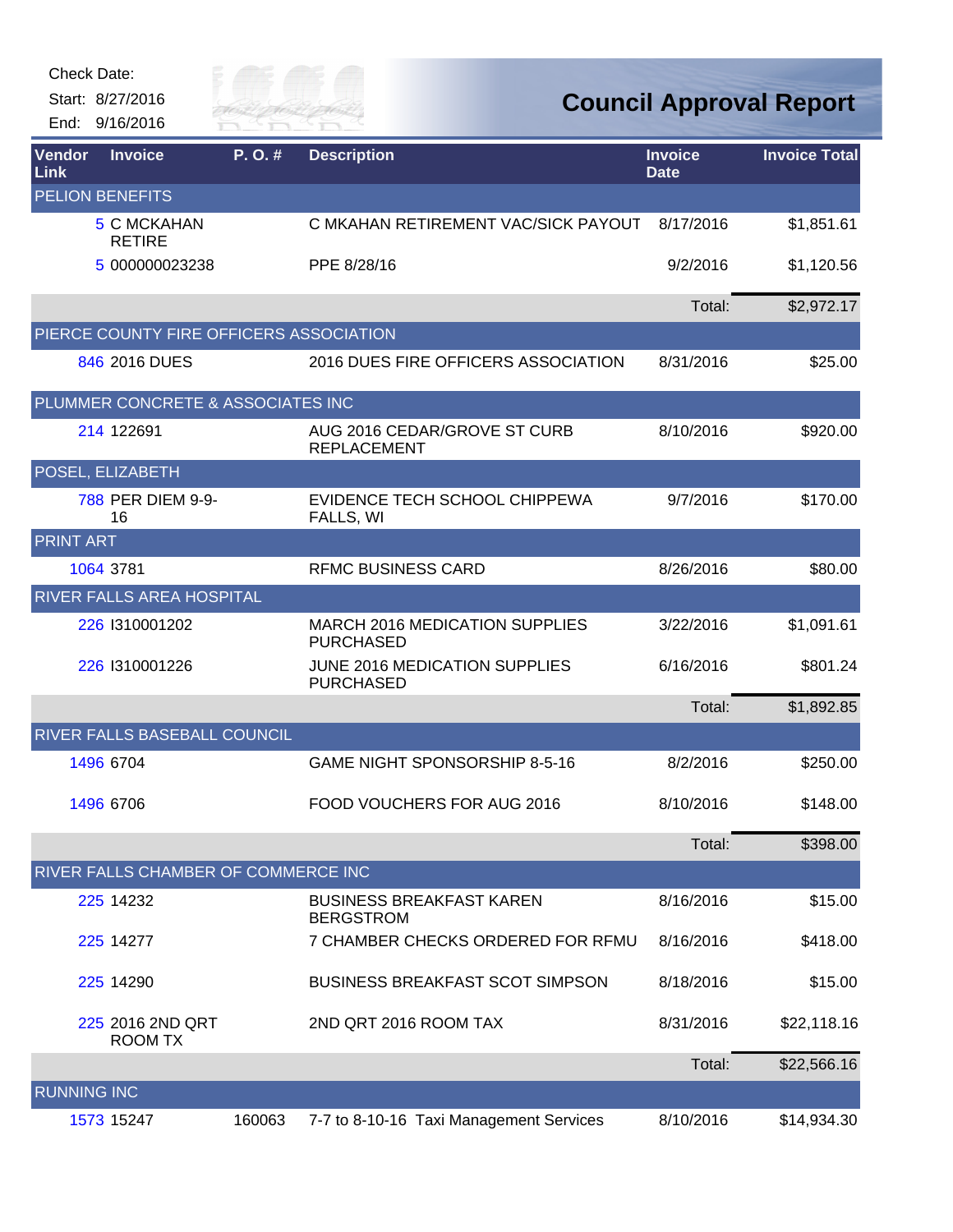| <b>Check Date:</b>    | Start: 8/27/2016                  | City of   |                                                        |                               |                                |
|-----------------------|-----------------------------------|-----------|--------------------------------------------------------|-------------------------------|--------------------------------|
|                       | End: 9/16/2016                    | River Fai |                                                        |                               | <b>Council Approval Report</b> |
| Vendor<br>Link        | <b>Invoice</b>                    | P.O.#     | <b>Description</b>                                     | <b>Invoice</b><br><b>Date</b> | <b>Invoice Total</b>           |
|                       | 1573 15347                        | 160063    | 8-11 TO 9-6-16 2016 Taxi Management<br><b>Services</b> | 9/6/2016                      | \$14,518.64                    |
|                       |                                   |           |                                                        | Total:                        | \$29,452.94                    |
|                       | RURAL ELECTRIC SUPPLY COOPERATIVE |           |                                                        |                               |                                |
|                       | 221 654022-00                     | 160265    | AUG 2016 ELCTRIC INVENTORY                             | 8/19/2016                     | \$1,091.88                     |
|                       | 221 654021-00                     | 160259    | AUG 2016 INVENTORY & MINOR MATERIALS                   | 8/22/2016                     | \$444.46                       |
|                       |                                   |           |                                                        | Total:                        | \$1,536.34                     |
| <b>SAVATREE</b>       |                                   |           |                                                        |                               |                                |
|                       | 772 4012811                       | 160140    | 8-23-16 2016 Annual Tree Trimming                      | 8/23/2016                     | \$2,600.00                     |
| <b>SHI CORP</b>       |                                   |           |                                                        |                               |                                |
|                       | 1155 B05248693                    |           | WORKFIT SUSPENDED DUAL KEYBOARD                        | 7/18/2016                     | \$477.01                       |
|                       | SOUTH FORK CAFE INC               |           |                                                        |                               |                                |
|                       | 250 2380                          |           | 8-23-16 LUNCH COUNCIL LEADERSHIP                       | 8/23/2016                     | \$152.81                       |
|                       | ST CROIX ENERGY SOLUTIONS INC     |           |                                                        |                               |                                |
|                       | 253 AUG 2016                      |           | <b>WEATHERIZATION SERVICES J NORRIS</b>                | 8/26/2016                     | \$6,310.13                     |
|                       | ST CROIX VALLEY NATURAL GAS CO    |           |                                                        |                               |                                |
|                       | 255 AUGUST 2016                   |           | AUGUST 2016 INVOICES                                   | 9/1/2016                      | \$982.62                       |
|                       | ST CROIX VALLEY SART INC          |           |                                                        |                               |                                |
|                       | 256 759                           |           | 7-24-16 FORENSIC SERVICES                              | 7/25/2016                     | \$200.00                       |
|                       |                                   |           | STATEWIDE ENERGY EFFICIENCY & RENEWABLES ADMIN INC     |                               |                                |
|                       | 243 JULY 2016                     |           | JULY 2016 FOCUS ON ENERGY                              | 8/30/2016                     | \$4,611.59                     |
| <b>STEVEN KIEFFER</b> |                                   |           |                                                        |                               |                                |
|                       | 2435 FTWR REIMB<br>2016-9-9       |           | FOOTWEAR REIMBURSEMENT 2016                            | 8/19/2016                     | \$150.00                       |
|                       | <b>STEVENS ENGINEERS</b>          |           |                                                        |                               |                                |
|                       | 791 10664                         | 160141    | SERVICS 7/24-8/20 University Falls to Family<br>Fresh  | 8/24/2016                     | \$2,426.94                     |
|                       | STUART C IRBY TOOL AND SAFETY     |           |                                                        |                               |                                |
|                       | 156 S009739442.00 160249<br>1     |           | AUG 2016 WOODPECKER SUPPLIES                           | 8/11/2016                     | \$1,248.00                     |
|                       | 156 S009755144.00 160258<br>1     |           | AUG 2016 INVENTORY MATERIALS                           | 8/16/2016                     | \$1,291.92                     |
|                       |                                   |           |                                                        | Total:                        | \$2,539.92                     |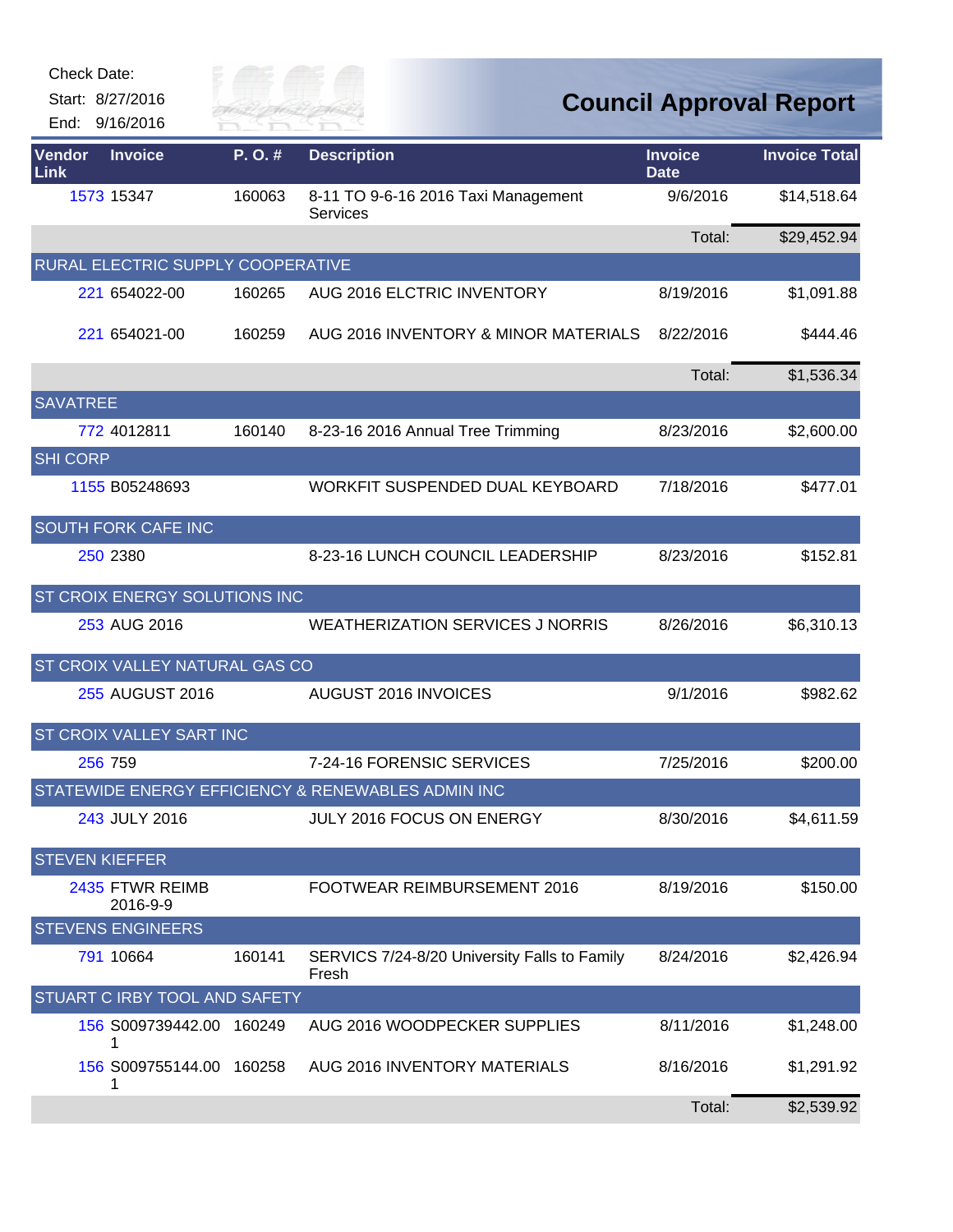| Check Date:                  |                                    |                      |                                                          |                                |                      |
|------------------------------|------------------------------------|----------------------|----------------------------------------------------------|--------------------------------|----------------------|
|                              | Start: 8/27/2016<br>End: 9/16/2016 | City of<br>River Fai |                                                          | <b>Council Approval Report</b> |                      |
| <b>Vendor</b><br><b>Link</b> | <b>Invoice</b>                     | P.O.#                | <b>Description</b>                                       | <b>Invoice</b><br><b>Date</b>  | <b>Invoice Total</b> |
| THOMAS, STEVE                |                                    |                      |                                                          |                                |                      |
|                              | 940 PER DIEM 9-9-<br>16            |                      | EVIDENCE TECH SCHOOL CHIPPEWA<br>FALLS, WI               | 9/7/2016                       | \$170.00             |
|                              |                                    |                      | TOLTZ, KING, DUVALL, ANDERSON & ASSOCIATES INC           |                                |                      |
|                              | 2172 002016002589                  | 160136               | 6-26 to 7-30-16 NORTH SANITARY SEWER<br><b>INTERCEPT</b> | 8/15/2016                      | \$23,010.99          |
|                              |                                    |                      | UNEMPLOYMENT INSURANCE-DEPT OF WORKFORCE DEV             |                                |                      |
|                              | 277 7901280                        |                      | AUGUST UE D WILLS                                        | 8/31/2016                      | \$561.30             |
|                              |                                    |                      | UNIVERSAL SERVICES TELECOMMUNICATIONS TECHNICIANS        |                                |                      |
|                              | 2342 14539                         | 160213               | AUG 2016 DIRECTIONAL BORING                              | 8/22/2016                      | \$98,175.00          |
|                              | 2342 14619                         |                      | <b>AUGUST 2016 SIDEWALK REPAIRS</b>                      | 9/1/2016                       | \$1,512.50           |
|                              |                                    |                      |                                                          | Total:                         | \$99,687.50          |
|                              | US BANK NATIONAL ASSOC             |                      |                                                          |                                |                      |
|                              | 284 2012A GO TID5                  |                      | 2012A GO REFUNDING TID5                                  | 7/24/2016                      | \$2,190.62           |
|                              | 284 2012A GO TID 6                 |                      | 2012A GO REFUNDING TID 6                                 | 7/24/2016                      | \$22,281.25          |
|                              | 284 2012A GO TID 9                 |                      | 2012A GO REFUNDING TID 9                                 | 7/24/2016                      | \$1,970.63           |
|                              | 284 2012A GO<br><b>STERLING</b>    |                      | 2012A GO REFUNDING STERLING                              | 7/24/2016                      | \$5,193.75           |
|                              | 284 2012A GO PSB                   |                      | 2012A GO REFUNDING PSB                                   | 7/24/2016                      | \$5,310.00           |
|                              | 284 2009A GO CITY<br><b>HALL</b>   |                      | 2016B GO REFUNDING CITY HALL                             | 7/24/2016                      | \$271,031.25         |
|                              | 284 2016B GO<br><b>REFUND</b>      |                      | 2016B GO REF BONDS CITY HALL                             | 8/31/2016                      | \$39,962.51          |
|                              |                                    |                      |                                                          | Total:                         | \$347,940.01         |
|                              | <b>VERSA VEND VENDING</b>          |                      |                                                          |                                |                      |
|                              | 1205 2114:012859                   |                      | AUG 2016 COFFEE CITY HALL                                | 8/18/2016                      | \$140.00             |
|                              | VIKING COCA-COLA BOTTLING CO       |                      |                                                          |                                |                      |
|                              | 16 324482                          |                      | AUGUST 2016 POP DELIVERY                                 | 8/1/2016                       | \$108.00             |
|                              | <b>WEISS BERZOWSKI BRADY LLP</b>   |                      |                                                          |                                |                      |
|                              | 1811 390709                        |                      | 7-26-16 PROF SERVICES REGARDING<br><b>AGREEMENTS</b>     | 8/18/2016                      | \$87.50              |